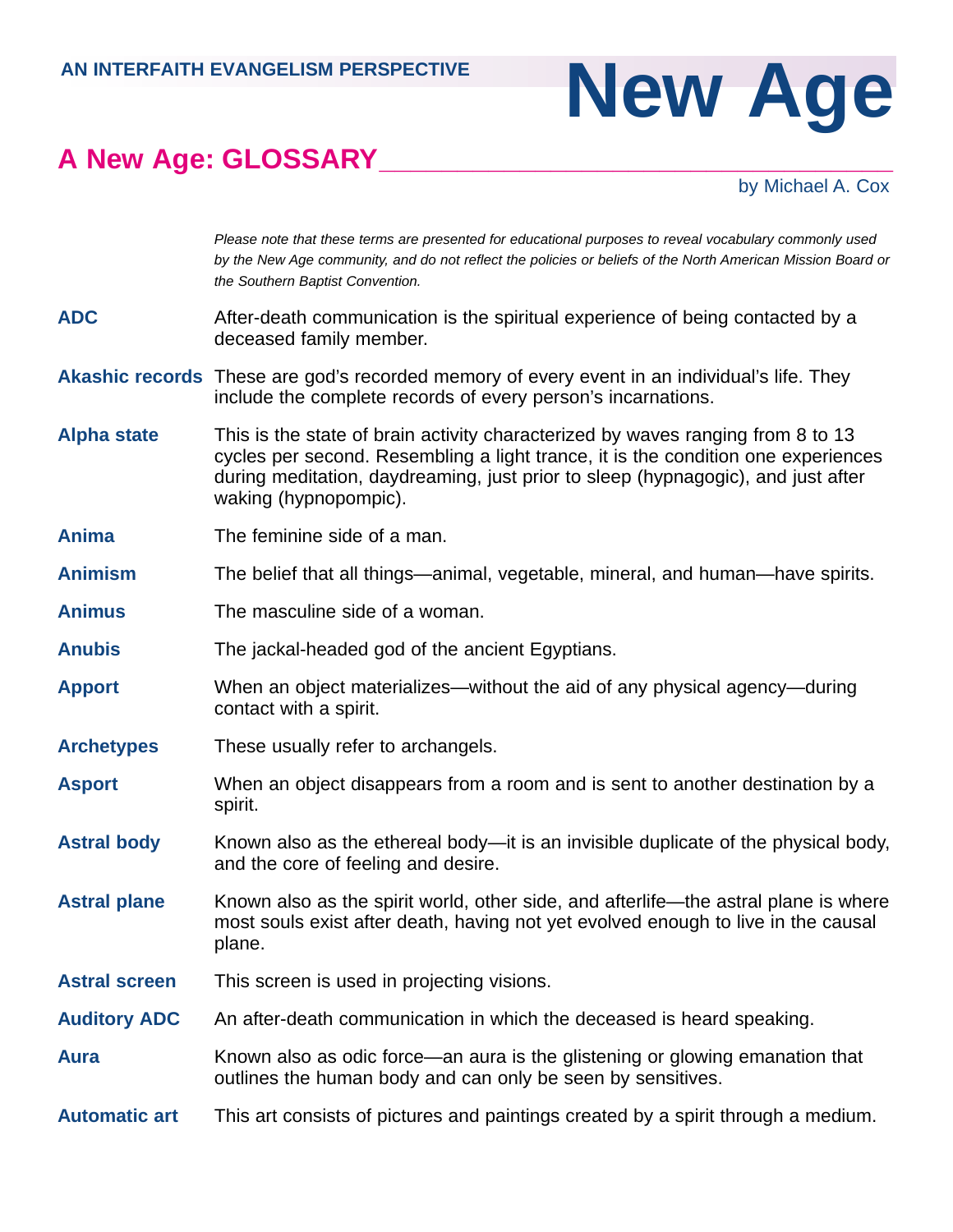|                                                                                                   | Automatic writing This is when a spirit communicates by directing a person's writing. It is<br>characterized by handwriting unlike that of the channel and a message that is<br>unknown to the writer until complete.                                                                 |  |
|---------------------------------------------------------------------------------------------------|---------------------------------------------------------------------------------------------------------------------------------------------------------------------------------------------------------------------------------------------------------------------------------------|--|
| <b>Automatist</b>                                                                                 | One who engages in automatic writing is known as an automatist.                                                                                                                                                                                                                       |  |
| <b>Beta state</b>                                                                                 | This is a state of brain activity characterized by 14 to 27 cycles per second—<br>wherein the person is wide-awake and fully conscious.                                                                                                                                               |  |
| <b>Bilocate</b>                                                                                   | This is the ability to appear in several places at once for the purpose of assisting<br>others.                                                                                                                                                                                       |  |
| <b>Billet reading</b>                                                                             | This is the reading of sealed written materials, which is akin to psychometry.<br>Billet is the French word for letter.                                                                                                                                                               |  |
| <b>Brahma</b>                                                                                     | This is the name of the creator deity in the Hindu religious tradition, and one of<br>the three main deities.                                                                                                                                                                         |  |
| <b>Capnomancy</b>                                                                                 | The practice of observing paranormal activity by gazing into smoke.                                                                                                                                                                                                                   |  |
| <b>Causal plane</b>                                                                               | A dimension of existence after earthly life, which is achieved when one<br>harmonizes his or her energies and evolves into a higher state of being.                                                                                                                                   |  |
| <b>Chakras</b>                                                                                    | These are the seven centers of energy located on the human body, between the<br>base of the spine and the top of the head.                                                                                                                                                            |  |
| <b>Channel</b>                                                                                    | A channel is the object or person through which a spirit communicates<br>information.                                                                                                                                                                                                 |  |
| <b>Channeling</b>                                                                                 | When a host (channel) serves as a vocal conduit for a so-called intelligent being<br>or spirit that temporarily inhabits the channel.                                                                                                                                                 |  |
| <b>Clairaudience</b>                                                                              | The ability to hear and receive messages from deceased beings.                                                                                                                                                                                                                        |  |
| <b>Clairsentience</b>                                                                             | The ability to feel the pain and emotions of another, even the deceased.                                                                                                                                                                                                              |  |
| <b>Clairvoyance</b>                                                                               | Derived from two French words—clair (clear) and voir (to see)—it is the ability to<br>see the spirit world and its residents. Medical clairvoyance, allows a person to<br>view the human body and diagnose diseases, while X-ray clairvoyance allows<br>one to see into closed areas. |  |
| <b>Clearing</b>                                                                                   | This is when a person or object is released from the earth's gravitational pull.                                                                                                                                                                                                      |  |
| <b>Clouding</b>                                                                                   | When a crystal ball seemingly fills with smoke, it is known as clouding.                                                                                                                                                                                                              |  |
|                                                                                                   | <b>Collective vision</b> This occurs when more than one person simultaneously sees an apparition.                                                                                                                                                                                     |  |
|                                                                                                   | <b>Communicating guide</b> This advanced, highly evolved entity, guides and communicates information<br>to people in a variety of ways.                                                                                                                                               |  |
|                                                                                                   | <b>Cosmic consciousness</b> Cosmic consciousness is the state of consciousness during meditation that<br>is free from all stress and sin, and fills the person with deep joy.                                                                                                         |  |
| <b>Creative visualization</b> This is achieved by picturing a goal and imagining its fulfillment. |                                                                                                                                                                                                                                                                                       |  |
| <b>Crown center</b>                                                                               | Located at the top of the head, this is the seventh chakra and the focal point for<br>channeled information from a guide.                                                                                                                                                             |  |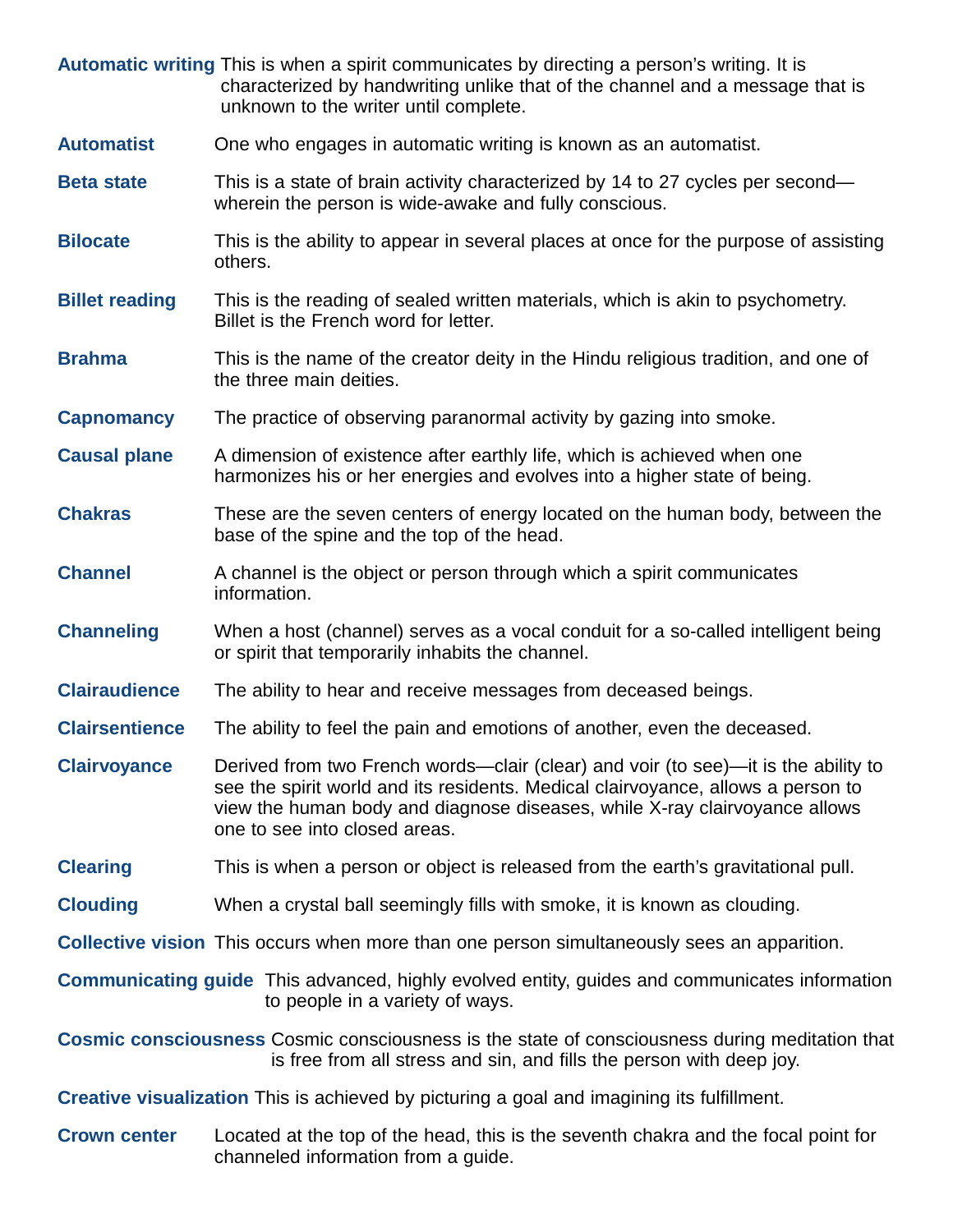| <b>Death</b>                                                                                                                                            | When a person passes from the three-dimensional earthly plane, that one goes<br>on to exist in a variety of dimensions and worlds.                                                                                                                                       |  |
|---------------------------------------------------------------------------------------------------------------------------------------------------------|--------------------------------------------------------------------------------------------------------------------------------------------------------------------------------------------------------------------------------------------------------------------------|--|
| <b>Delta state</b>                                                                                                                                      | This is a state of brain activity that is present when one is asleep or under<br>hypnosis. Zero to 4 cycles per second characterizes it.                                                                                                                                 |  |
| <b>Devachan</b>                                                                                                                                         | This is a Sanskrit word for heaven.                                                                                                                                                                                                                                      |  |
|                                                                                                                                                         | <b>Dream incubation</b> Incubation is a process by which a person chooses what to dream about. Often<br>the individual is trying to garner information from a deity or spirit and does so by<br>sleeping in a location that has spiritual or supernatural significance.  |  |
| <b>Doorkeeper</b>                                                                                                                                       | The doorkeeper is the guide that works most intimately with the channel or<br>medium.                                                                                                                                                                                    |  |
| <b>Earth</b>                                                                                                                                            | The earth is considered a negative plane of existence.                                                                                                                                                                                                                   |  |
|                                                                                                                                                         | <b>Earthbound spirit</b> A spirit which remains close to the earth due to gravity.                                                                                                                                                                                       |  |
| <b>Ectoplasm</b>                                                                                                                                        | Ectoplasm is the barely visible substance that composes and secretes from<br>spirits.                                                                                                                                                                                    |  |
| <b>Elder</b>                                                                                                                                            | This entity is highly evolved and extremely wise.                                                                                                                                                                                                                        |  |
| <b>Energy junkie</b>                                                                                                                                    | Energy junkies are people addicted to situations in which paranormal activity is<br>most intense and expansive.                                                                                                                                                          |  |
| <b>ESP</b>                                                                                                                                              | Also known as extrasensory perception, ESP is the awareness of supernatural<br>occurrences independent of the usual sensory processes.                                                                                                                                   |  |
| <b>Ethereal body</b>                                                                                                                                    | Known also as the astral body—it is an invisible duplicate of the physical body.                                                                                                                                                                                         |  |
| <b>EVP</b>                                                                                                                                              | Known as electronic voice phenomena, it is when spirits' voices are recorded.                                                                                                                                                                                            |  |
| <b>Facilitated apparition</b> This is a visual encounter with a spirit which is made possible by using such<br>things as mirrors, cauldrons, and lakes. |                                                                                                                                                                                                                                                                          |  |
| <b>Filter</b>                                                                                                                                           | A filter is a lesser guide that brings information to a channel from a superior spirit.                                                                                                                                                                                  |  |
| <b>Free-form gazing These are visions achieved with no facilitating objects.</b>                                                                        |                                                                                                                                                                                                                                                                          |  |
| <b>Gazing</b>                                                                                                                                           | This is the process of staring at an object for the purpose of having a vision.                                                                                                                                                                                          |  |
| <b>Genetic recall</b>                                                                                                                                   | Genes containing the records of past life experiences—not one's own lives, but<br>those of direct-line ancestors.                                                                                                                                                        |  |
| <b>Ghost</b>                                                                                                                                            | Also known as poltergeists, ghosts are disembodied spirits.                                                                                                                                                                                                              |  |
| God                                                                                                                                                     | In the New Age community, god is referred to as the spirit, higher power, light,<br>universe, higher self, force, source, cosmic intelligence, and inner guidance.                                                                                                       |  |
|                                                                                                                                                         | God consciousness Known also as refined cosmic consciousness—it is the state in which a<br>person, through meditation, can comprehend the infinity of creation. A step<br>above cosmic consciousness, it is the state of awareness that angels<br>continuously maintain. |  |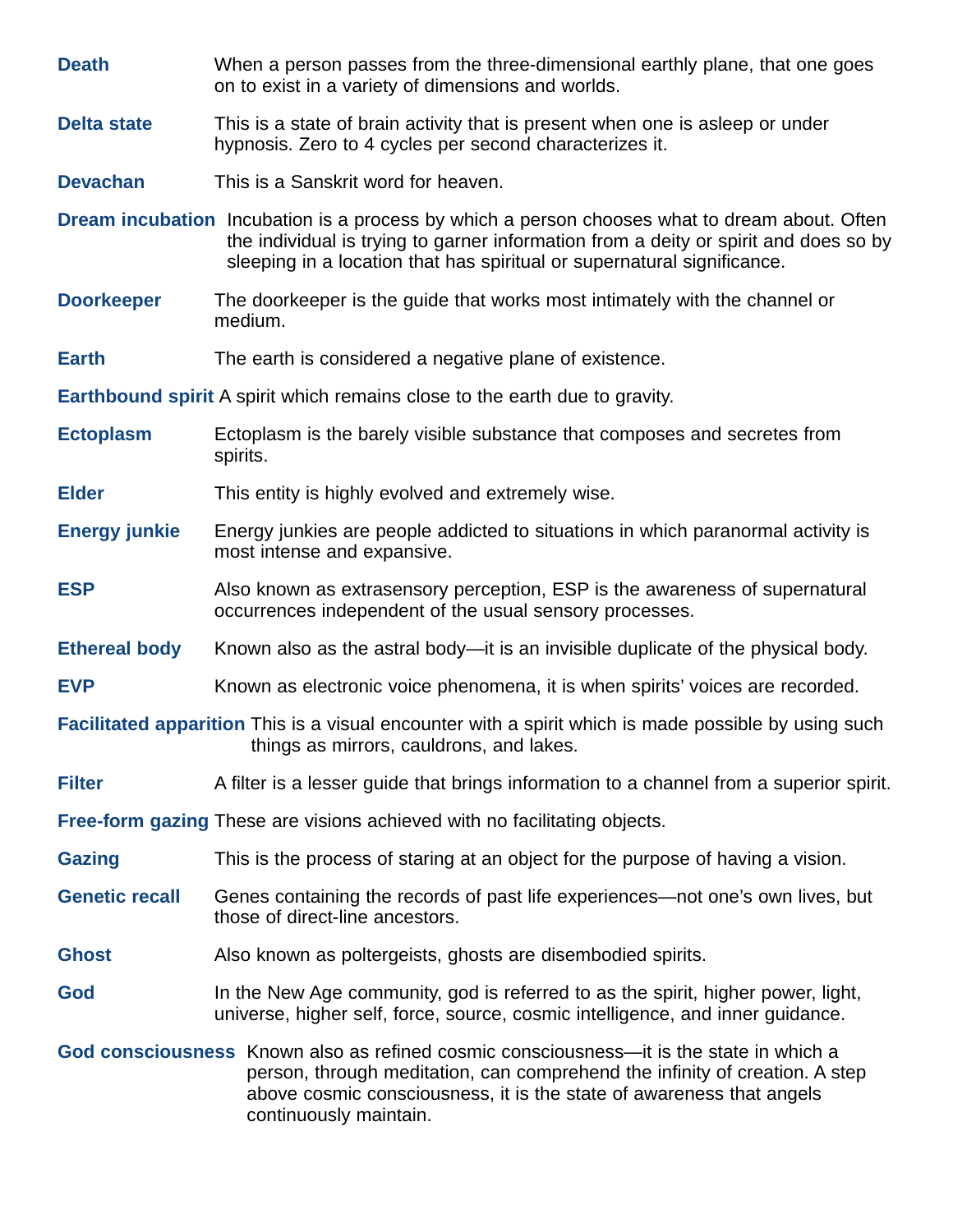| <b>Greeters</b>        | Greeters are spirits that quide the newly deceased and help them make the<br>transition to the afterlife.                                                                                                                    |
|------------------------|------------------------------------------------------------------------------------------------------------------------------------------------------------------------------------------------------------------------------|
| <b>Heaven</b>          | Known also as nirvana, devachan, paradise, astral plane, and other side—it is<br>the eternal home where life is unrestricted by space or time.                                                                               |
| <b>Hierophany</b>      | This is an experience or encounter with a sacred power.                                                                                                                                                                      |
| <b>Hydromancy</b>      | This is the process of staring into water for the purpose of having a vision.                                                                                                                                                |
| <b>Hyperawake</b>      | Hyperawake means excessive wakefulness, or being awake to the point of<br>experiencing a heightened awareness.                                                                                                               |
|                        | Hypnagogic stateldentified as the drowsy state immediately preceding sleep, the hypnagogic state<br>supposedly generates contact with the unconscious and hallucinations.                                                    |
| <b>Identity band</b>   | This is the collective higher consciousness that many entities share.                                                                                                                                                        |
|                        | Infused knowledge Information that comes directly through a spirit or guide is known as infused<br>knowledge.                                                                                                                |
|                        | Inspirational writing Inspirational writing is that which supposedly originates from a supernatural<br>source. The writer is given a message by a spirit or guide and communicates<br>that message through the written word. |
| <b>Karma</b>           | Known also as the law of cause and effect or the law of retribution—karma is the<br>principle that every action, good or evil, will eventually return to impact a person's<br>life.                                          |
| <b>Keres</b>           | These troublesome spirits control people's destinies.                                                                                                                                                                        |
| <b>Kindred souls</b>   | These are souls with a very deep love for each other.                                                                                                                                                                        |
| Lampadomancy           | This is the use of a lamp or candles for the purpose of inducing a vision.                                                                                                                                                   |
| <b>Levitation</b>      | This is when an object rises into the air and floats with no physical assistance.                                                                                                                                            |
| <b>Mantra</b>          | A mantra is a secret Sanskrit word, given to a person at the time of his or her<br>initiation, that helps that one achieve transcendental meditation when chanted<br>repetitively.                                           |
| <b>Materialization</b> | Spirits are said to materialize when their faces or bodies temporarily come into<br>view.                                                                                                                                    |
| <b>Maya</b>            | The Sanskrit word for illusion—maya is used to describe physical life.                                                                                                                                                       |
| <b>Medium</b>          | Mediums (or trance mediums) connect the physical world with the spiritual realm.<br>They are gifted with the ability to receive messages from the deceased.                                                                  |
| <b>Mesmerism</b>       | Known also as animal magnetism or hypnotism—it is the practice of lulling people<br>into a sleep-like trance for the purpose of behavior modification.                                                                       |
| <b>Middle realm</b>    | A dimension of awareness after death.                                                                                                                                                                                        |
| <b>Monism</b>          | The belief that all things are interconnected and made of the same substance.                                                                                                                                                |
| <b>Museion</b>         | This is where ancient Greeks would go to seek inspiration from the Muses.                                                                                                                                                    |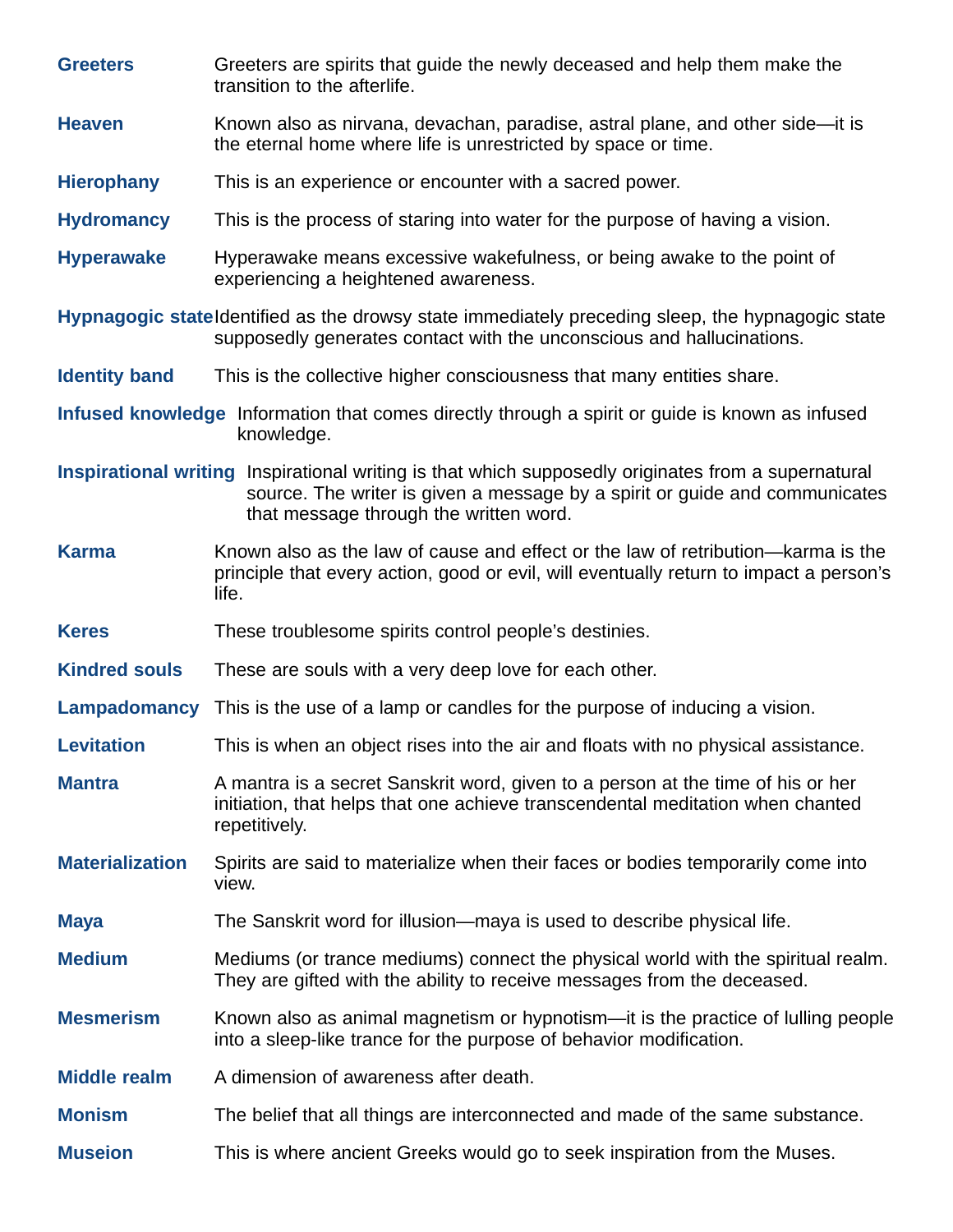**NDE** An NDE is a near-death experience.

**Necromanteion** Known also as the psychomanteum—this is the juncture between the earthly and the spiritual realm where crossover can be achieved.

- **OBE** The out-of-body experience is a departure of the spirit from the physical body for the purpose of visiting other dimensions, spiritual realms, and stars.
- **Odic force** Known also as an aura—an odic force is the glistening or glowing emanation that outlines the human body and can only be seen by sensitives.
- **Olfactory ADC** This is an after-death communication in which a fragrance associated with the deceased person is experienced by a loved one.
- **Oneiromancy** The practice of divination through dreams.
- **Pareidolia** Pareidolia is the perception of seeing a distinct image in a collection of formless matter. An example would be seeing faces or shapes in a cloud.
- **Passing over** Known also as relocating—this expression refers to physical death.

**Place-bound apparition** Apparitions are confined to specific locations as a result of circumstances such as sudden death, murder, and any other violent demise.

- **Planchette** This small triangular board is a sliding pointer that is used with Ouija boards or homemade talking boards. Planchettes can include slots for pencils to facilitate automatic writing.
- **Poltergeist** These noisy and mischievous spirits are unpredictable, uncontrollable, and cannot respond intelligently to questions.
- **Possession** This is when a discarnate spirit enters and takes control of an individual for the purpose of self-gratification.
- **Power spots** Doorways between the earth and other dimensions.
- **Precognition** An extension of clairvoyance, precognition is the ability to see future events.
- **Psychokinesis** This is the ability to move objects through mental or psychic control.
- **Psychokinetic theory** This theory suggests that spirit voices are a product of the experimenter's subconscious and not from a supernatural source.
- **Psychomanteums** Known also as the necromanteion—this is the juncture between the earthly and the spiritual realm where crossover can be achieved.
- **Psychometry** Psychometry is the ability to hold an object and sense its history from its vibrations.
- **Psychopomp** A priest skilled in contacting the dead.
- **Puja** The Sanskrit chant sung during the transcendental meditation initiation ceremony.
- **Pyxis** A Greek term for a cylindrical, lidded jar or box used to hold toiletries or spirits.
- **Relocating** Known also as passing over—this expression refers to physical death.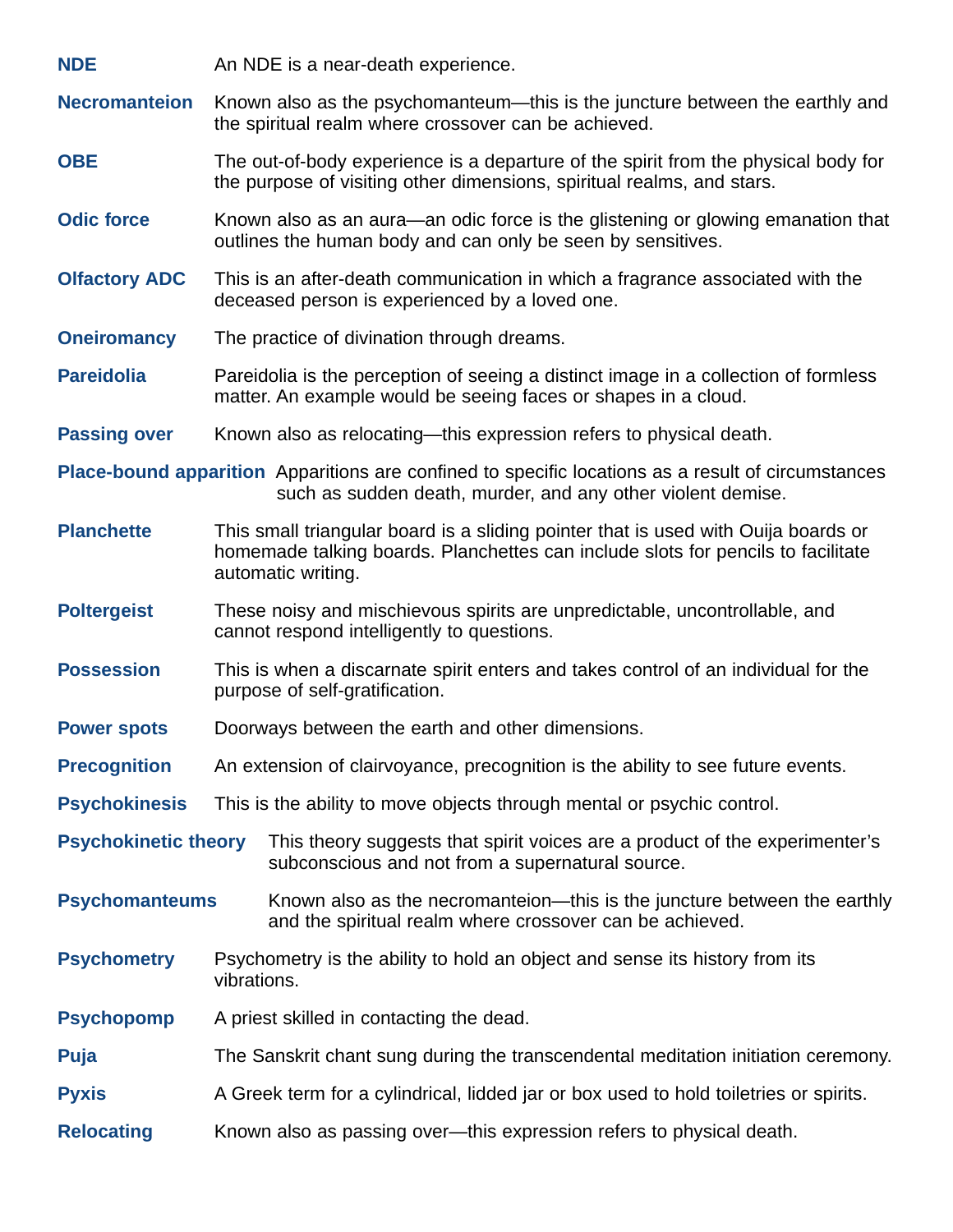**Remote viewing** This is the ability to see things happening from far away.

**Residual haunting** Also known as energy implants—this is when earthbound spirits linger because they do not know they are deceased or have unfinished business.

**Retrocognition** An extension of clairvoyance, retrocognition is the ability to see past events.

- **Sangoma** Known also as a shaman or witch doctor—a sangoma is a priest of Southern African origin.
- **Sat-Yuga** A Sanskrit word, Sat-Yuga is a Hindu prophecy about the coming of the age of truth or golden age. It is characterized by a time of righteousness and peace.
- **Scrying** Scrying is divination through such means as a mirror or crystal ball.
- **Sentient ADC** An after-death communication which is sensed telepathically.
- **Shakti** Sanskrit for energy—Shakti is the female consort of the Hindu deity Shiva.
- **Shaman** Known also as a medicine-priest or witch doctor—the shaman uses magic to accomplish his various duties.
- **Shiva** This is the name of the destroyer deity in the Hindu religious tradition, and one of the three main deities.
- **Silver cord** The silver cord is an imaginary magnetic link connecting one's spirit to his or her physical home.
- **Sitters** Individuals who seek out the services of channelers, psychics, and other paranormal practitioners.
- **Soul mate** A person's soul mate is that individual who complements the other in the eternal marriage bond.
- **Specularii** These are traveling diviners who use mirrors for scrying.
- **Speculum** Any object used for producing a vision is a speculum.
- **Spirit guide** Known also as spirit associates—these spirits act as bodyguards, protectors, and connectors. They have not achieved the level of master.
- **Spirit helpers** These entities assist spirits in recruiting communicants.
- **Spiritualism** Known also as spiritism in France and South America—spiritualism refers to communication with spirits through a medium and is a recognized religious movement.
- **Spirituality** This term signifies an attempt to find the god within and without and battle negativity.
- **Spontaneous vision** A spontaneous vision occurs unexpectedly, without the use of any facilitating objects or powers.
- **States of consciousness** The states of consciousness are waking, sleeping, dreaming, transcending, cosmic consciousness, god consciousness, unity consciousness, and Brahma consciousness.